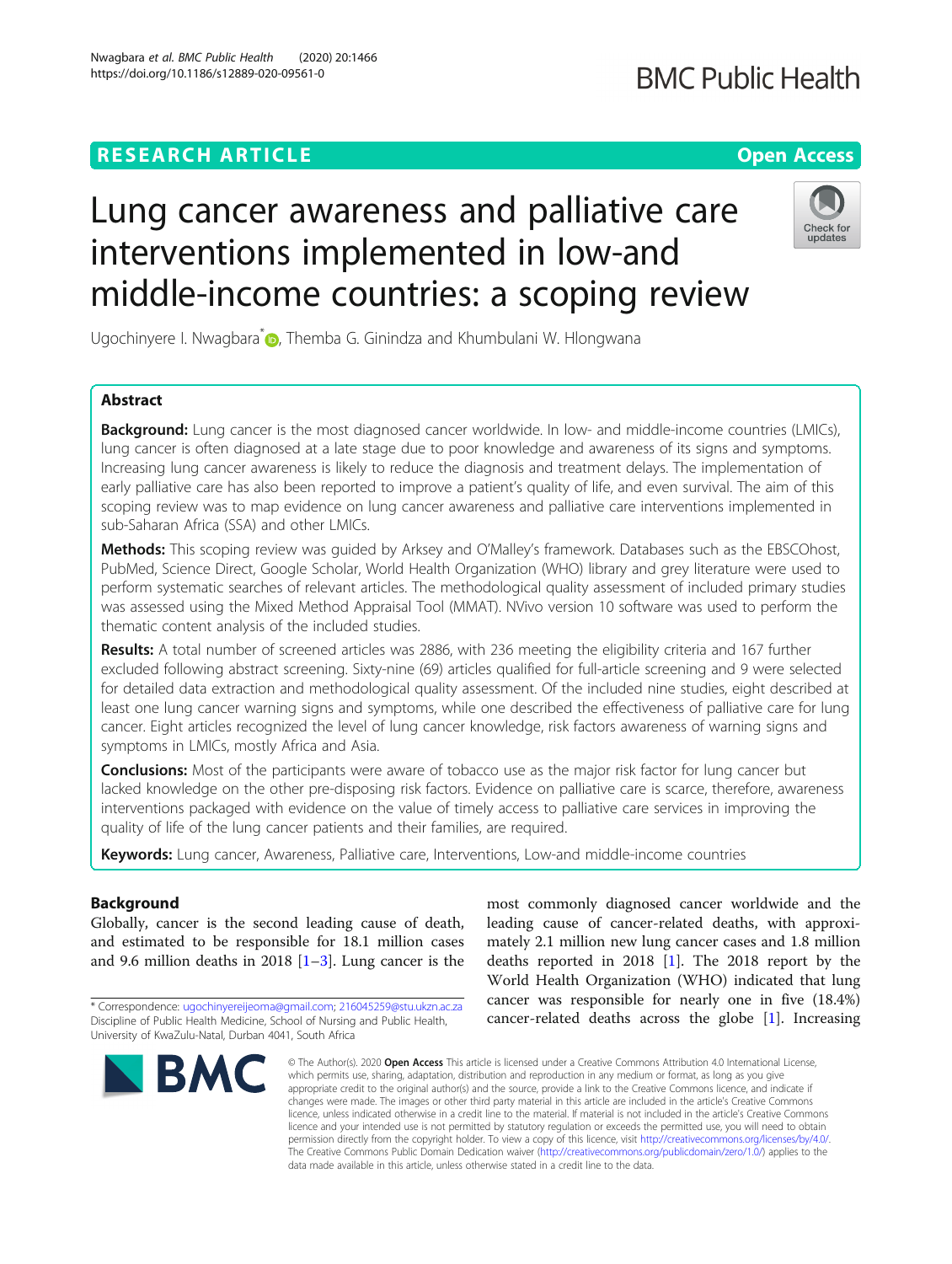cancer-related mortality in low-and middle-income countries (LMICs), including sub-Saharan Africa (SSA), are attributable to aging and pervasive risk factors, including cigarette smoking, alcohol use, unhealthy diet and lack of physical activity [[4](#page-8-0)–[7](#page-8-0)].

In 2012, 65% of all cancer-related deaths worldwide, occurred in LMICs, with further increase likely to reach 75% by 2030 [[3,](#page-8-0) [8](#page-8-0)], unless the situation is averted. In spite of a relatively lower incidence of cancer in LMICs, compared to their high-income countries (HICs) counterparts, cancer-related mortality is proportionally higher in LMICs, particularly in people younger than 65 years of age [\[3](#page-8-0)].

In LMICs, including SSA, lung cancer is often diagnosed at an advanced stage, which has been the main cause of treatment delays [[7,](#page-8-0) [9](#page-8-0)–[12](#page-8-0)], at times, leading to the disease advancing to terminal stages [[13,](#page-8-0) [14\]](#page-8-0). Therefore, increasing awareness and early recognition of signs and symptoms of lung cancer at community level, is paramount to the reduction of cancer morbidity and mortality in LMICs [\[5](#page-8-0)].

About 70% of lung cancer-related deaths, worldwide, are associated with tobacco use, with smokers being twenty times more likely to die from lung cancer-related conditions than their non-smoking counterparts [[15](#page-8-0), [16\]](#page-8-0). The prevalence of smoking in LMICs is on the rise, due to, among other things, the affordability of tobacco products, and this increase has been predicted to continue, unless appropriate stringent tobacco control interventions are implemented [[17\]](#page-8-0). Cancer can be prevented by avoiding risk factors and implementing prevention strategies like smoking cessation and tobacco control which are viewed as the primary prevention of lung cancer  $[18]$  $[18]$ . However, for those who are already living with the disease, palliative care may be a viable option, which needs to be incorporated into the care plan.

The WHO defines palliative care as "an approach that improves the quality of life of patients and their families facing the problems associated with life-threatening illness, through the prevention and relief of suffering by means of early identification and impeccable assessment and treatment of pain and other problems, physical, psychosocial, and spiritual" [\[19](#page-8-0)]. Palliative care focuses on providing relief from the symptoms and stress related to life-threatening illness, including lung cancer, while improving the quality of life for both the patient and the family members. Implementation of early palliative care has been proven to ease symptom burden, improve patient's quality of life, and most importantly improve survival [[20](#page-8-0), [21](#page-8-0)]. The importance of palliative care cannot be overemphasised given the projections indicating that SSA countries will have more than 85% increase in cancer burden by 2030, with Morhason-Bello et al. [\[22](#page-8-0)] and Stefan et al. [[23\]](#page-8-0) proposing further interventions to include cancer awareness, research, advocacy, workforce capacitation, training, high quality care and funding investments [[23](#page-8-0)], in order to avert this situation. Of concern, a systematic review by Austoker et al. [[24](#page-8-0)] found limited evidence on the effectiveness of community-level interventions to promote cancer awareness. Patients with lung cancer are rarely identified early, with more than 90% of them being symptomatic at the time of diagnosis and experiencing, at least, two to three symptoms on average  $[25, 26]$  $[25, 26]$  $[25, 26]$  $[25, 26]$ . Cough is the most common symptom, which is considered to be a good prognostic indicator of lung cancer [[12,](#page-8-0) [13,](#page-8-0) [25](#page-8-0)].

Evidence on lung cancer awareness and palliative care interventions implemented in LMICs, including SSA, is rare. The findings of this scoping review will better our understanding of lung cancer awareness and palliative care interventions implemented in LMICs and identify knowledge gaps for further research.

#### Methods

A scoping review was adopted for this study as the appropriate approach to map literature on available evidence the lung cancer awareness and palliative care interventions implemented in low-and middle-income countries, including SSA. This study was guided by the Arksey and O'Malley's [[27\]](#page-8-0) methodological framework for scoping reviews. The framework stipulates the following steps: identification of the research question; identification of the relevant studies; study selection; charting the data; and collating, summarizing and reporting the results. A quality assessment of the included primary studies as recommended by Levac et al. [[28\]](#page-8-0) was also included in the study. The PRISMA (Preferred Report Items for Systematic and Meta-Analysis) [[29\]](#page-8-0) flow diagram was used for the selection and screening of the studies.

#### Identification of the research question

Our research question was "what is known from the existing literature on the lung cancer awareness and palliative care interventions implemented in low-and middle-income countries, including SSA?"

#### Identification of the relevant studies

In order to identify relevant studies addressing the research question, we performed a scoping review which included all study designs published in peer-reviewed journals and grey literature. Databases such as the EBS-COhost, PubMed, Science Direct, Google Scholar and World Health Organization (WHO) library were used to perform systematic searches of relevant articles. The following keywords such as 'Lung cancer', 'Awareness', 'Palliative care', and 'Interventions' were included during the search. Boolean terms such as 'AND' and 'OR' were used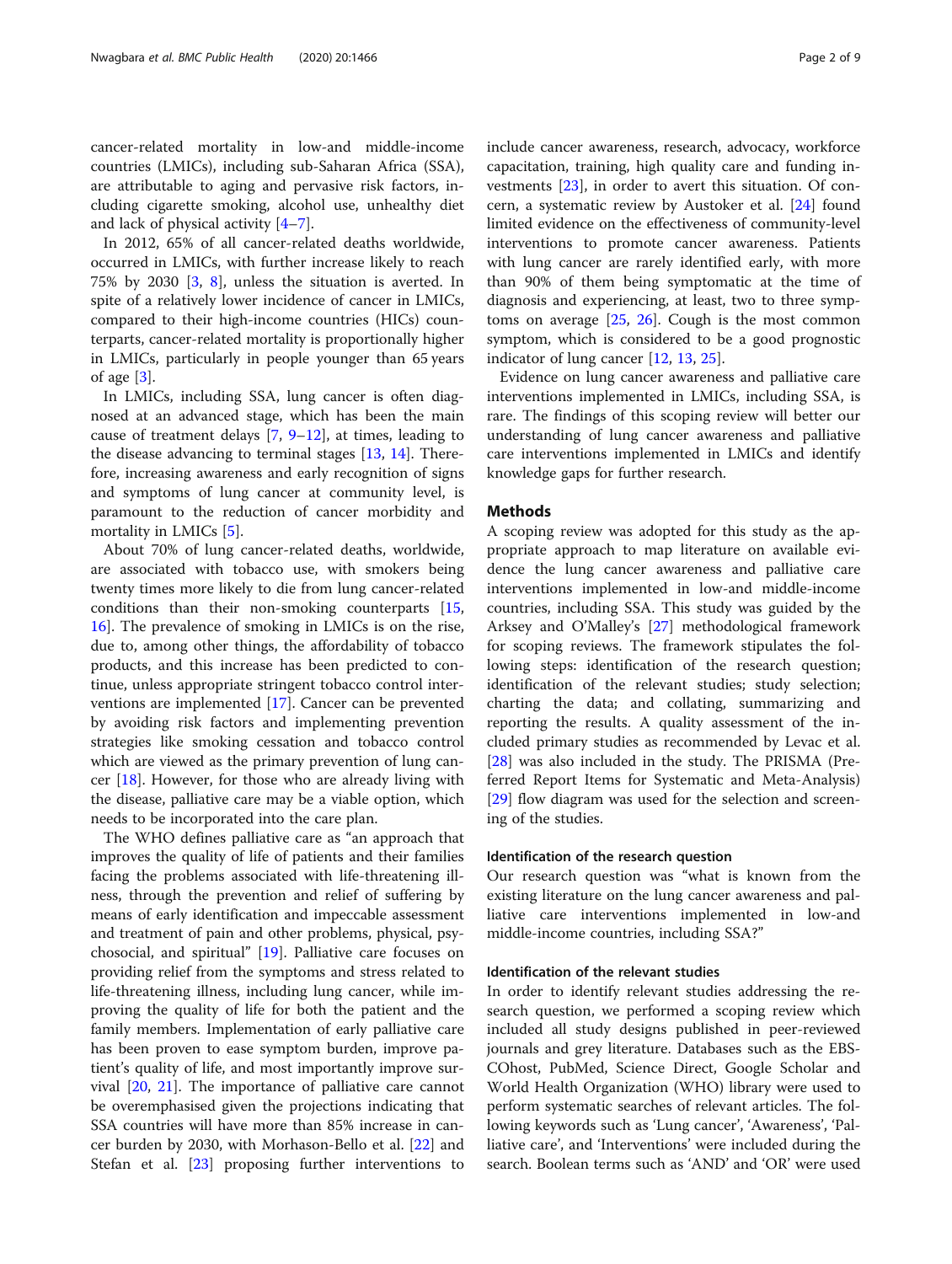to separate the keywords during the search. Medical Subject Headings (Mesh) terms were also included in the search as included in Additional file [1.](#page-7-0) Our searches were confined to the literature published in English language from January 2008 to June 2018. These timelines were motivated by the initial searches of literature revealing that most relevant studies were conducted after 2008, in addition to a 10-year period being considered likely to yield a comprehensive literature in the area of research interest.

#### Study selection

We screened the titles from the databases with guidance from the inclusion and exclusion criteria. All studies with relevant titles for this research were exported to an endnote library and duplicates were removed. Two reviewers (UIN and MO) conducted abstract and full article screening independently and were guided by the eligibility criteria. Discrepancies in reviewers' responses at abstract and full article screenings were resolved through discussion and a third reviewer was consulted when the reviewers were unable to resolve their disagreements through discussion.

#### Inclusion criteria

Included studies met the following criteria:

- Studies published in English language from January 2008 to June 2018.
- All study designs published in peer-reviewed journals and grey literature
- Articles on lung cancer awareness and/or palliative care interventions in adults.
- Studies on lung cancer awareness interventions implemented in LMICs and whose discussions and conclusions demonstrated generalizable and/or transferable findings to SSA settings.

#### Exclusion criteria

The following studies were excluded:

- Studies not available in English language and published before January 2008.
- Studies on lung cancer awareness and palliative care interventions in children.
- Articles on lung cancer awareness interventions implemented in High-Income-Countries (HICs).

#### Charting the data

NVivo version 10 was used to organize data extracted from each article into different themes. Information extracted from the selected studies were organized and categorized as follows: author and year, study setting, aim, study design, population, mean/age range of

participants, percentage of male and females, level of knowledge about lung cancer, awareness of signs and symptoms, lung cancer awareness of risk factors and most relevant findings.

#### Collating and summarising findings

The extracted evidence was repeatedly reviewed to improve the quality of collated and summarized findings. A thematic content analysis of the data extracted from the included studies was performed to identify additional contextual factors (e.g. knowledge about lung cancer, awareness of risk factors, signs and symptoms for lung cancer, and palliative care interventions).

#### Quality of evidence

Quality assessment of included studies was performed using the Mixed Method Quality Appraisal Tool (MMAT) Version 2011 [[30](#page-8-0)]. Two independent reviewers (UIN and MO) assessed the quality of the included studies, using the following domains: the appropriateness of the research question, data collection, data analysis, accuracy of sampling methodology, author's acknowledgement of possible biases and conclusion. An overall percentage quality score for each of the included studies was calculated and interpreted as <50% (low quality), 51–75% (average quality) and 76–100% (high quality).

#### Results

#### Screening results

A total of 2886 articles were identified after the database search (Fig. [1](#page-3-0)). Following title screening and deletion of duplicates, 236 eligible studies were identified. A total of 167 articles were further excluded after abstract screening by two researchers, thereby reducing the articles eligible for full-article screening to 69 articles. Finally, 9 articles were selected for detailed data extraction, and subjected to methodological quality assessment. Degree of agreement between reviewers was 77.78% versus 80.25% expected by chance, and this constituted a considerably poor agreement between screeners (Kappa statistic = − 0. 13 and p-value > 0.05). Nevertheless, the McNemar's chi-square statistic showed that there was not a statistically significant difference in the proportions of yes/no answers by reviewer with *p*-value  $> 0.05$ (Additional file [2](#page-7-0)).

#### Characteristics of included studies

All included studies were conducted in LMICs and published between 2008 and 2018, resulting in a total sample size of 3563 participants from primary studies. The majority of the participants were males in six studies [[20,](#page-8-0) [31](#page-8-0)–[35](#page-8-0)], two studies had a slight female preponderance  $[36, 37]$  $[36, 37]$  $[36, 37]$  $[36, 37]$ , while one study  $[21]$  $[21]$  was a literature review. Of nine studies included, 6 were cross-sectional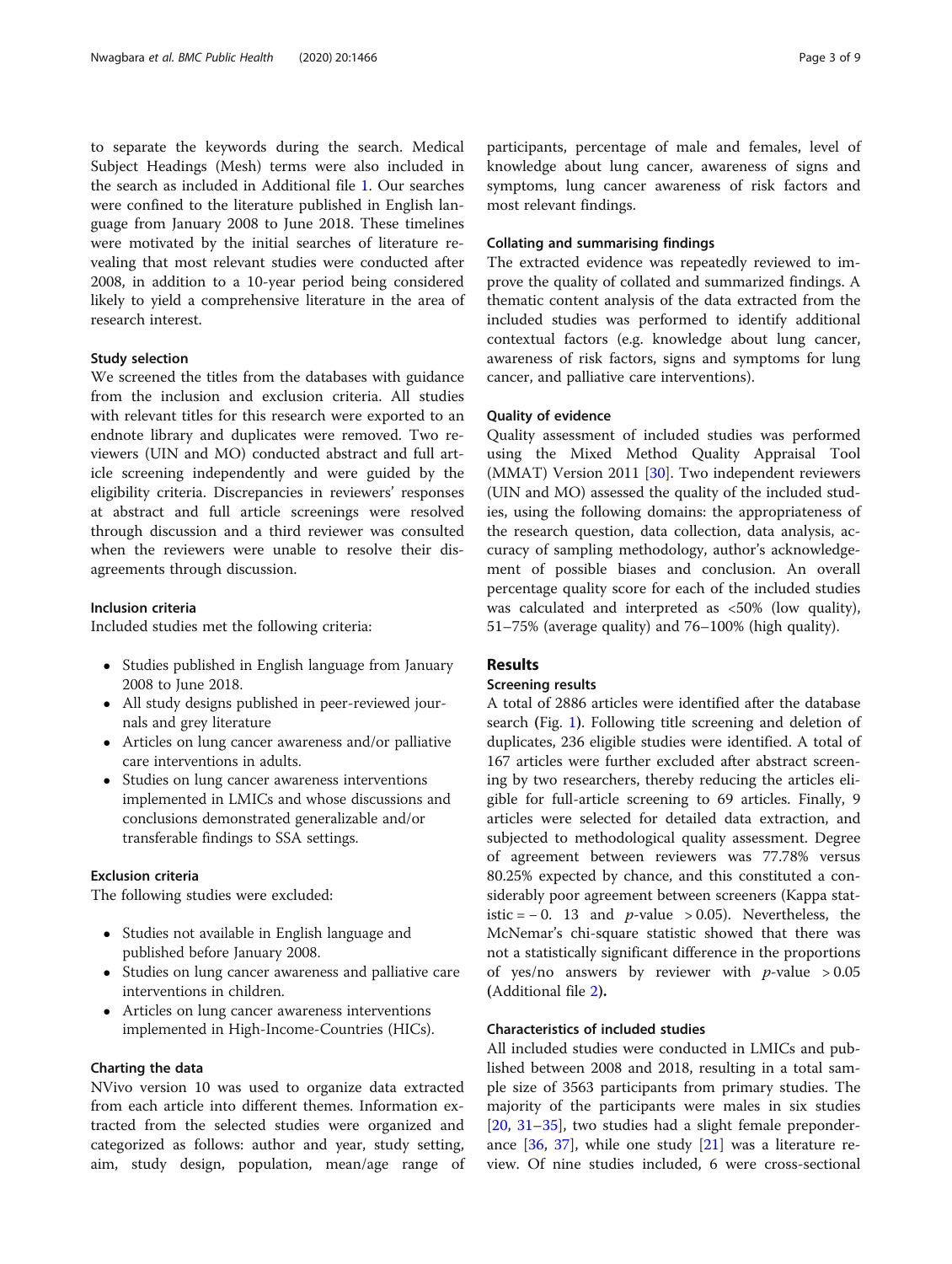<span id="page-3-0"></span>

studies [[31](#page-8-0)–[34](#page-8-0), [36,](#page-8-0) [37](#page-8-0)], one was a pre-test and post-test study design [\[35](#page-8-0)], one was a prospective study [[20\]](#page-8-0) and the last one was a literature review [\[21](#page-8-0)]. Of the nine studies included in the review, eight showed at least one lung cancer warning signs and symptoms [[20,](#page-8-0) [31](#page-8-0)–[37](#page-8-0)], while one study described the effectiveness of palliative care for lung cancer [[21\]](#page-8-0). The participants from one study had a good knowledge of lung cancer [[37\]](#page-8-0), one had a moderate knowledge [[34\]](#page-8-0), four studies had low level of knowledge [[31](#page-8-0), [33,](#page-8-0) [35](#page-8-0), [36](#page-8-0)] and one study stated that knowledge of lung cancer varied by sociodemographic factors [\[32](#page-8-0)]. Table [1](#page-4-0) illustrates the characteristics of the included studies.

#### Quality of evidence from included studies

Of the 9 included studies, 8 primary studies underwent methodological quality assessment (Additional file [3](#page-7-0)) using the Mixed Methods Appraisal Tool (MMAT)-Version 2011 [\[30](#page-8-0)], while 1 study was a literature review, hence it did not undergo quality assessment [[21\]](#page-8-0). Four of the studies attained a high quality score of 76–100% [[20,](#page-8-0) [32,](#page-8-0) [33,](#page-8-0) [36\]](#page-8-0), and the remaining four studies had an average quality score of 51–75% [\[31](#page-8-0), [34](#page-8-0), [35](#page-8-0), [37\]](#page-8-0). None of the eight included primary studies that underwent quality assessment had low quality score of <50%, thereby rendering the risk of bias in the overall evidence as minimal.

#### Themes from included studies Knowledge about lung cancer

Of the nine studies, participants from one study had a good knowledge of lung cancer [[37\]](#page-8-0), and another one had a moderate knowledge [\[34](#page-8-0)]. In another study, knowledge about lung cancer varied widely, mainly by sociodemographic factors [[32](#page-8-0)], whereas in other four studies, low level of knowledge about lung cancer were revealed [[31,](#page-8-0) [33](#page-8-0), [35](#page-8-0), [36\]](#page-8-0). In two studies, 70.7% [\[31](#page-8-0)] and 40% [[34](#page-8-0)] of teachers mentioned that lung cancer can be spread from person to person, this was in contrast to another study that 86% of the participants recognized that lung cancer was not transmissible from one person to another [[37\]](#page-8-0). A study by Zainuddin et al., conducted amongst Malaysian undergraduate students showed that less than half (43.5%) of the students knew that exercise could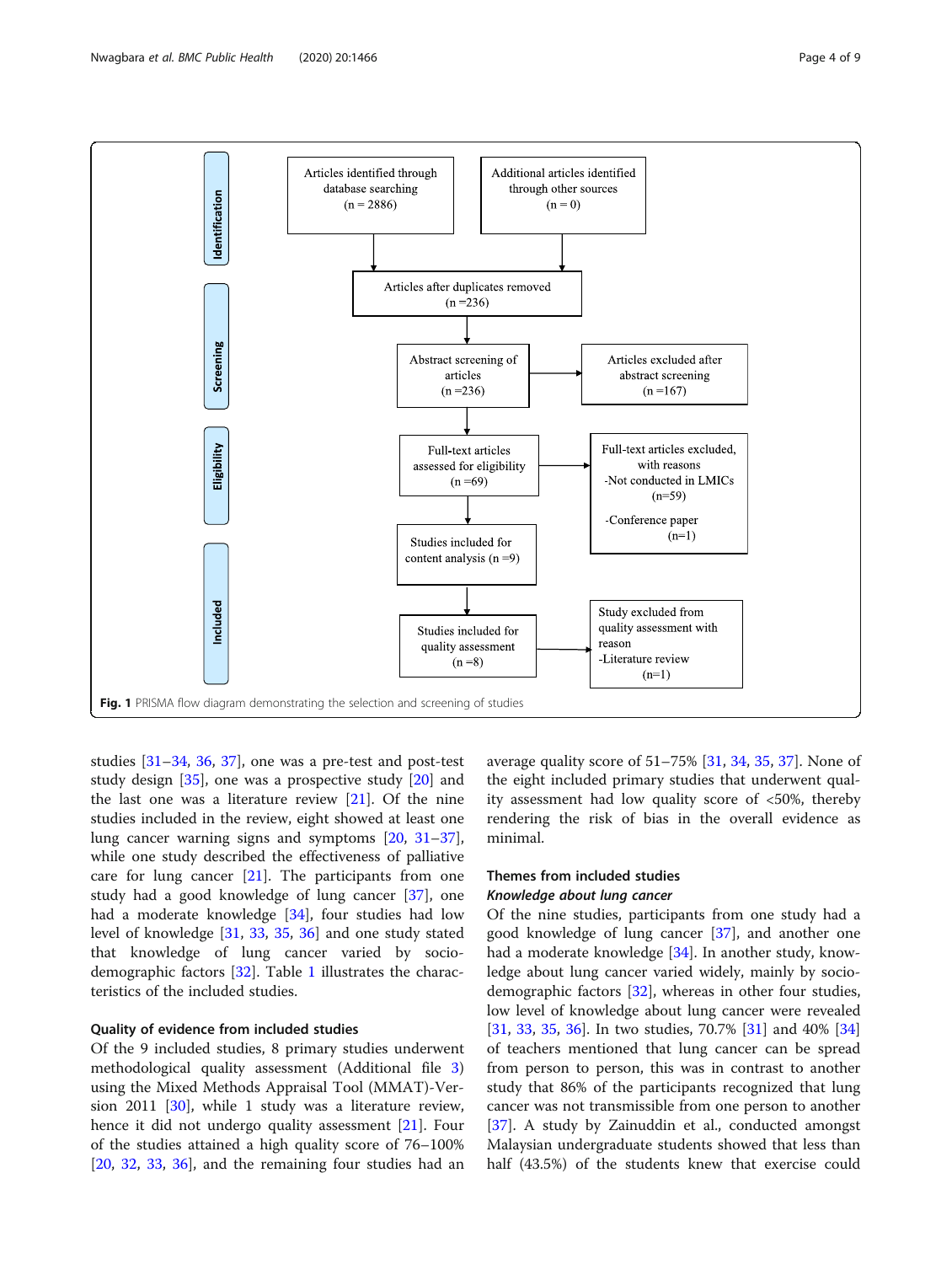<span id="page-4-0"></span>

|                                                 |                | Table 1 Characteristics of the included studies                                                                                                 |                                     |                                                |                                        |                        |                          |                                                                |                                                                             |                                                                                                                                                        |                                                                                                                                                                                                                              |
|-------------------------------------------------|----------------|-------------------------------------------------------------------------------------------------------------------------------------------------|-------------------------------------|------------------------------------------------|----------------------------------------|------------------------|--------------------------|----------------------------------------------------------------|-----------------------------------------------------------------------------|--------------------------------------------------------------------------------------------------------------------------------------------------------|------------------------------------------------------------------------------------------------------------------------------------------------------------------------------------------------------------------------------|
| Author &<br>year                                |                | Country Study aim                                                                                                                               | design<br>Study                     | Population<br>(n)                              | participants<br>Mean/Age<br>range of   | Percentage<br>of males | Percentage<br>of females | knowledge<br>about lung<br>Level of<br>cancer                  | awareness<br>symptoms<br>of signs<br>Level of<br>cancer<br>lung<br>pa<br>an | awareness of risk<br>Lung cancer<br>factors                                                                                                            | Relevant findings                                                                                                                                                                                                            |
| Al-Naggar,<br>R. A. and<br>2013 [31]            | Malaysia       | To determine the<br>secondary school<br>among male<br>lung cancer<br>knowledge<br>teachers                                                      | sectional<br>A cross-<br>study      | secondary<br>male<br>teachers<br>school<br>150 | $35.6 \pm 6.5$<br>(SD)                 | $\frac{1}{2}$          | $\frac{1}{2}$            | $\geq$                                                         | Good                                                                        | factors for lung cancer<br>second-hand smoking<br>Majority were aware<br>was cigarette and<br>that the main risk                                       | cessation, avoiding second-<br>measures were smoking<br>hand smoking and un-<br>necessary chest x-ray<br>The main preventive                                                                                                 |
| 2010 [32]<br>et al and<br>Chawla,<br>Rachit.    | Nepal          | assessment of risk<br>To evaluate the<br>factors for lung<br>awareness and<br>cancer                                                            | sectional<br>A cross-<br>study      | subjects<br>240                                | 11.4 years<br>$33.4 \pm SD$            | 57.5%                  | 42.5%                    | demographic<br>significantly<br>by socio-<br>factors<br>Varied | $\stackrel{\triangle}{\geq}$                                                | factor for lung cancer<br>88% of females were<br>was the primary risk<br>aware that smoking<br>100% of males and                                       | a risk factor for lung cancer<br>Knowledge of smoking as<br>demographic factors<br>varied by socio-                                                                                                                          |
| Desalu, O.<br>2016 [33]<br>$0.$ and             | Nigeria        | To determine the<br>anticipated delay<br>cancer and the<br>factors for lung<br>before seeking<br>signs and risk<br>awareness of<br>medical care | sectional<br>A cross-<br>study      | 5 adults<br>112                                | $33 \pm 10$ years                      | 51.4%                  | 57.5%                    | <b>NOT</b>                                                     | $\sim$                                                                      | participants recognized<br>pollution were risk fac-<br>that smoking, second-<br>hand smoking and air<br>More than half of the<br>tors for lung cancer  | Awareness about lung<br>cancer signs and risk<br>factors were not<br>satisfactory                                                                                                                                            |
| Loh, Jia Fui Malaysia<br>and 2018<br>[36]       |                | among Malaysians<br>cancer screening<br>knowledge of<br>willingness to<br>undergo lung<br>To assess the<br>lung cancer<br>and their             | sectional<br>A cross-<br>study      | responses<br>385                               | $31.8 \pm 12.8$<br>years               | 44.7%                  | 55.3%                    | $\leq$                                                         | $\sim$                                                                      | Tobacco related factors<br>factors for lung cancer<br>and air pollution were<br>the most known risk                                                    | There was a low awareness<br>of the non-specific warning<br>majority of the participants<br>signs of lung cancer and<br>were willing to undergo<br>lung cancer screening                                                     |
| and 2017<br>Subrata<br>Naskar,<br>34            | Bengal<br>West | cancer knowledge<br>school teachers in<br>To determine the<br>among secondary<br>West Bengal<br>level of lung<br>& awareness                    | sectional<br>A cross-<br>study      | secondary<br>teachers<br>school<br>50          | 30-39 years                            | 56.0%                  | 44.0%                    | Moderate                                                       | Very low                                                                    | participants mentioned<br>that smoking was the<br>most common cause<br>Majority of the study<br>of lung cancer                                         | impact on knowledge &<br>regarding lung cancer<br>Gender factor had an<br>level of awareness                                                                                                                                 |
| <b>Abhishek</b><br>and 2016<br>Shankar,<br>[35] | India          | and the impact of<br>cancer awareness<br>To measure the<br>among women<br>adopting safer<br>level of lung<br>programs in<br>awareness           | Pre-test and<br>Post-test<br>design | teachers<br>182                                | (range: 28-<br>42.4 years<br>59 years) | $\lessapprox$          | $\lessapprox$            | <b>NOT</b>                                                     | $\sim$                                                                      | smoking, second-hand<br>smoke, family history<br>were some of the<br>most correct risk<br>and exposure to<br>ndicated that<br>The teachers<br>asbestos | practices after awareness of<br>smoking and alcohol habits<br>lung cancer resulted to a<br>and the adoption of safe<br>lung cancer knowledge<br>There was a substantial<br>increase in the level of<br>significant change in |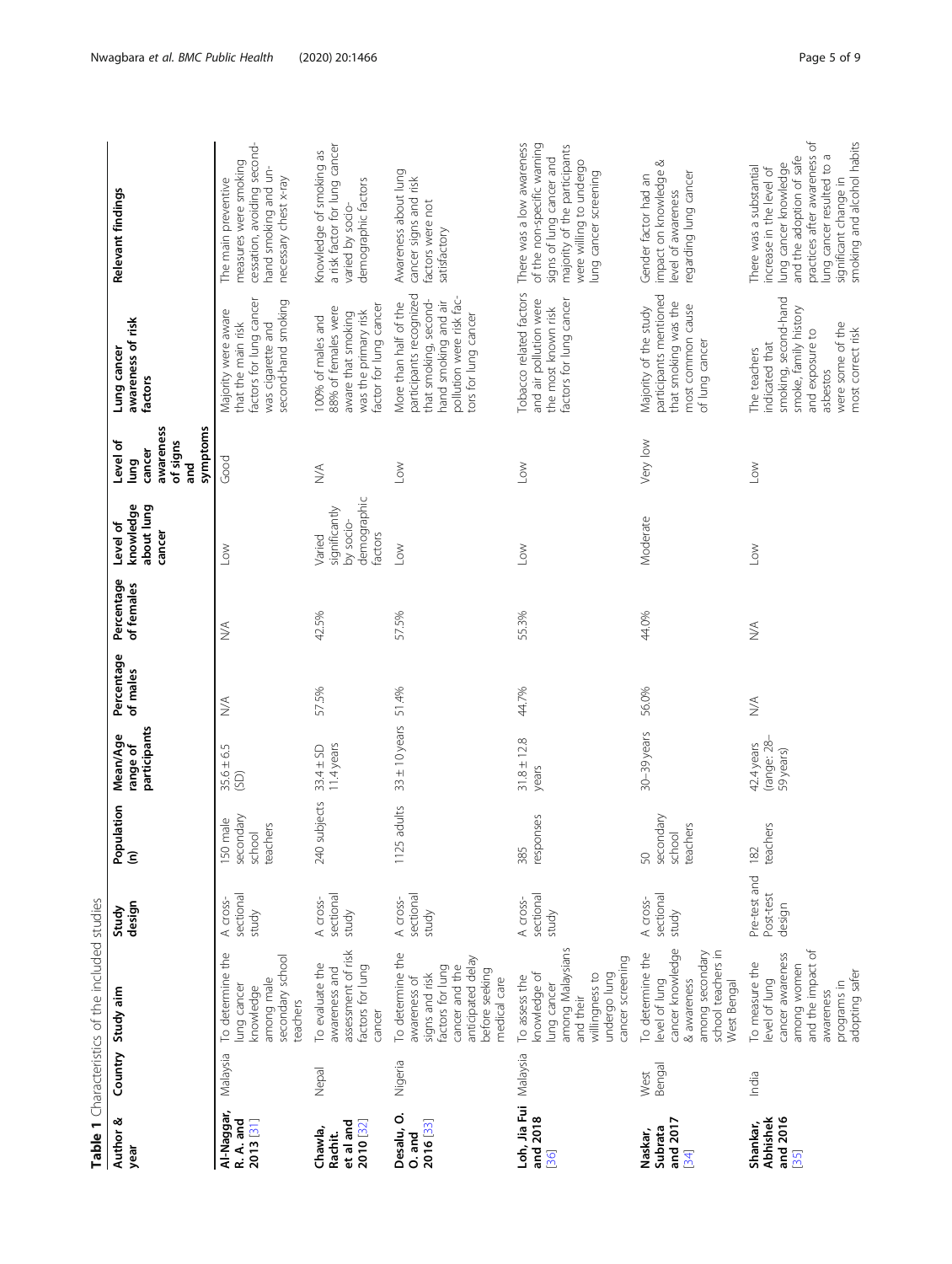|                                              |        | Table 1 Characteristics of the included studies (Continued)                                                                     |                                |                                      |                                      |                                  |                          |                                               |                                                                        |                                                                                                                                                                                     |                                                                                                                                                  |
|----------------------------------------------|--------|---------------------------------------------------------------------------------------------------------------------------------|--------------------------------|--------------------------------------|--------------------------------------|----------------------------------|--------------------------|-----------------------------------------------|------------------------------------------------------------------------|-------------------------------------------------------------------------------------------------------------------------------------------------------------------------------------|--------------------------------------------------------------------------------------------------------------------------------------------------|
| Author &<br>year                             |        | Country Study aim                                                                                                               | Study<br>design                | Population<br>(n)                    | participants<br>Mean/Age<br>range of | Percentage<br>of males           | Percentage<br>of females | knowledge<br>about lung<br>Level of<br>cancer | symptoms<br>awareness<br>Level of<br>of signs<br>cancer<br>lung<br>and | awareness of risk<br>Lung cancer<br>factors                                                                                                                                         | Relevant findings                                                                                                                                |
|                                              |        | practices                                                                                                                       |                                |                                      |                                      |                                  |                          |                                               |                                                                        | factors for lung cancer                                                                                                                                                             |                                                                                                                                                  |
| Zainuddin,<br>and 2018<br>$[37]$<br>Norafiza |        | perception on its<br>screening among<br>IIUM Kuantan<br>Malaysia To evaluate the<br>knowledge of<br>lung cancer and<br>students | sectional<br>A cross-<br>study | students<br>186                      | $21$ to $29$<br>years                | $\frac{1}{2}$                    | $\frac{1}{2}$            | Good                                          | Good                                                                   | lung cancer risk factors<br>pollution, occupational<br>Most of IIUM Kuantan<br>correctly for common<br>exposure and passive<br>such as smoking, air<br>students answered<br>smoking | cancer resulted in positive<br>perception of lung cancer<br>Good knowledge of lung<br>screening                                                  |
| Li, Huiqin<br>and 2016<br>$[21]$             | China  | $\stackrel{\triangleleft}{\geq}$                                                                                                | Literature<br>review           | ₹                                    | $\stackrel{\triangleleft}{\geq}$     | $\stackrel{\triangleleft}{\geq}$ | $\lesssim$               | $\stackrel{\triangle}{\geq}$                  | $\stackrel{\triangleleft}{\geq}$                                       | ≫                                                                                                                                                                                   | recommended standard of<br>palliative care was the<br>care for patients with<br>advanced NSCLC                                                   |
| and $2017$<br>$[20]$<br>Bülbül, Y            | Turkey | To investigate the Prospective<br>symptoms and<br>evaluate the<br>alleviate these<br>approaches to<br>ung cancer<br>symptoms.   | study                          | 1245 lung<br>tients<br>cancer<br>pat | $61.8 \pm 9.4$<br>years              | 88.7%                            | 11.3%                    | $\stackrel{\triangle}{\geq}$                  | $\stackrel{\triangle}{\geq}$                                           | $\lessgtr$                                                                                                                                                                          | Symptoms are more severe<br>in patients at the advanced<br>stage of lung cancer, and<br>insufficient for most<br>palliative care was<br>patients |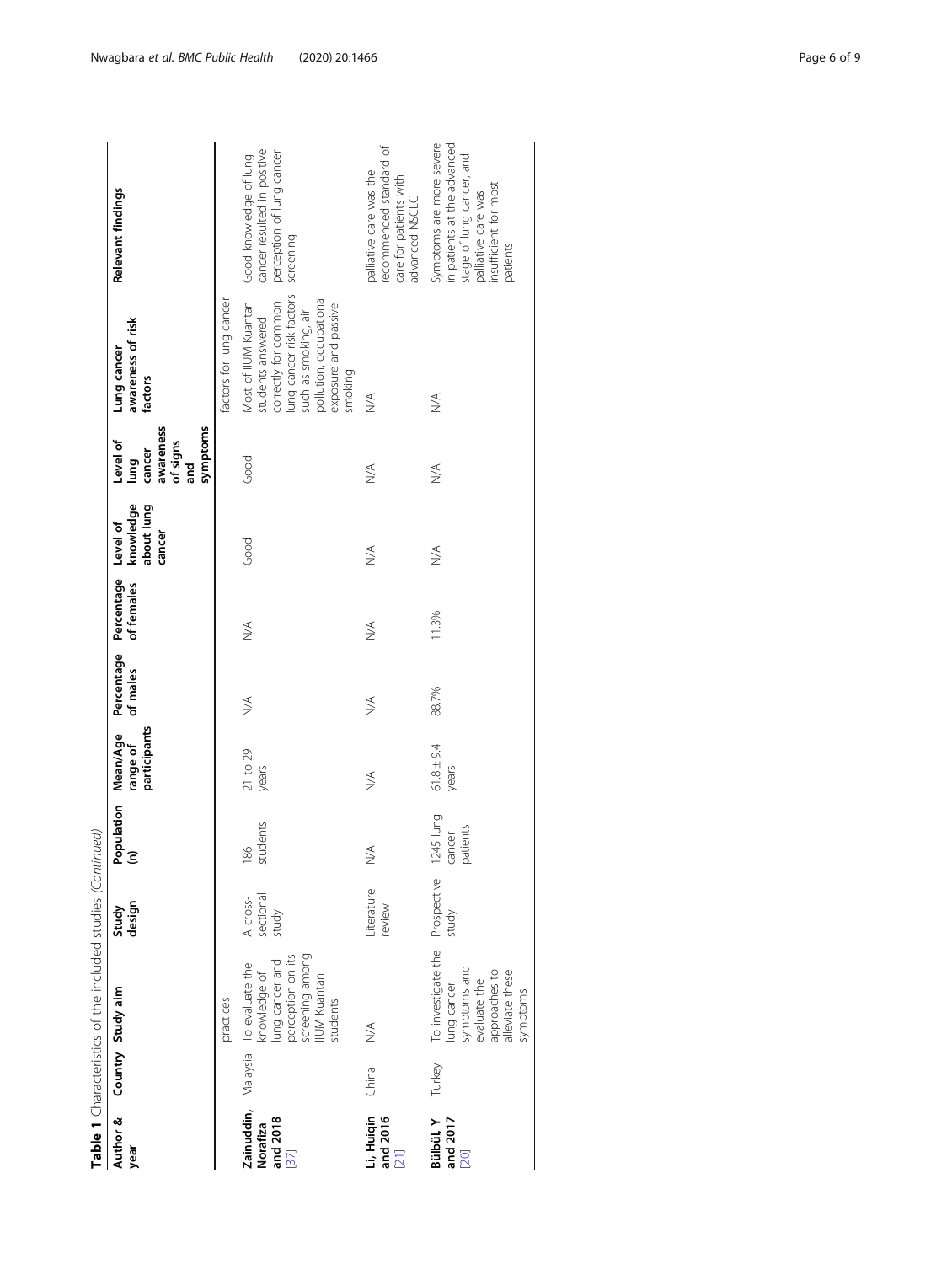reduce the risk of acquiring lung cancer [\[37\]](#page-8-0). It has been suggested that physical activity reduces the risk of developing lung cancer and improves quality of life [[37\]](#page-8-0). A Malaysian study conducted among students found a good knowledge of lung cancer, as they also knew that not only males were affected by lung cancer [\[37\]](#page-8-0). This was in contrast with a very poor knowledge of lung cancer demonstrated by more than half of the teachers in West Bengal, with participants also incorrectly stating that lung cancer only affects males [[34\]](#page-8-0).

#### Awareness of lung cancer risk factors, signs and symptoms

Out of the nine included studies, participants from seven studies showed a good knowledge for lung cancer risk factors [\[31](#page-8-0)–[37](#page-8-0)]. Two studies reported a good knowledge of lung cancer signs and symptoms [[31,](#page-8-0) [37](#page-8-0)], three studies showed poor knowledge [\[33](#page-8-0), [35,](#page-8-0) [36](#page-8-0)], one had a very poor knowledge [\[34\]](#page-8-0) and one study was not specific on the participant's knowledge of the signs and symptoms of lung cancer [[32](#page-8-0)]. In two studies, 92% [\[34](#page-8-0)] and 91.3% [[31\]](#page-8-0) of the participants demonstrated knowledge of cigarette smoking as the main risk factor for lung cancer. A study by Chawla et al. [\[32](#page-8-0)], stated that 100% of males were aware of smoking as the main risk factor for lung cancer. Participants in three studies showed low level of awareness of lung cancer warning signs [[33,](#page-8-0) [35,](#page-8-0) [36\]](#page-8-0). In a study conducted by Naskar et al. [[34](#page-8-0)] in West Bengal, 92% of the participants mentioned ionizing radiation, asbestos and other cancer-causing substances as risk factors for lung cancer [[34](#page-8-0)]. Contrary to this, another study conducted in Malaysia by Al-Naggar et al. [\[31](#page-8-0)], reported that 51.3% of the study participants were not aware of asbestos, ionizing radiation and other cancer causing substances as lung cancer risk factors [\[31](#page-8-0)].

#### Lung cancer awareness interventions

Pre-test regarding knowledge, attitude and practice related to lung cancer was piloted among women in various Indian colleges before the start of a Pink Chain Campaign, through a questionnaire and subsequently followed by a post-test at 1 year and 6 months using the same questionnaire [[35\]](#page-8-0). In between the pre-test and post-test, awareness programs comprising of an interactive section and lectures on preventive measures of lung cancer were conducted, with more emphasis on tobacco and smoking. The awareness campaign significantly increased the knowledge of lung cancer risk factors, and its signs and symptoms at 6 months and this continued after 1 year, resulting in changes in smoking and alcohol habits [\[35](#page-8-0)]. More than 60% of teachers mentioned that newspapers and magazines were the primary sources of information regarding lung cancer, while about 30% teachers were informed by their doctors about lung cancer [[35\]](#page-8-0). The Pink Chain Campaign showed that access to relevant information and better means of communication was necessary to intensify public awareness on the dangers of cigarette smoking [[35\]](#page-8-0).

#### Palliative care interventions

One study mentioned radiotherapy, supportive care and chemotherapy as options of palliative therapies for lung cancer [[21\]](#page-8-0). The use of non-narcotic analgesics alone, or combined with narcotic analgesics were the most common pain relief used by, at least 50% of all lung cancer patients, as revealed in a Turkish study conducted by Bulbul et al. [\[20](#page-8-0)] and 30.2% of the patients received palliative radiation therapy for bone metastasis [[20\]](#page-8-0). Higher levels of depression and anxiety were reported in female patients than their male counterparts [\[20](#page-8-0)]. A literature review by Li and Li [[21\]](#page-8-0) showed palliative care for patients with advanced NSCLC, as the recommended standard of care  $[21]$  $[21]$  $[21]$ . A study showed that home use of oxygen, and use of bronchodilator were higher among lung cancer patients [[20](#page-8-0)].

#### **Discussion**

Mapping evidence on the lung cancer awareness and palliative care interventions implemented in LMICs, including SSA, is critical, in order to inform recognition of lung cancer risk factors, signs and symptoms. While this scoping review was designed to focus on the SSA countries, the dearth of literature on the lung cancer awareness and palliative care interventions implemented in SSA region, necessitated that we included LMICs in our study setting. The main goal was to include studies from LMICs, whose findings demonstrated potentials for transferability and/or generalizability to settings in SSA.

This scoping review identified 9 articles published between 2008 and 2018, eight of which recognized the level of lung cancer knowledge, risk factors and awareness of warning signs and symptoms in LMICs, mostly in Africa and Asia [[20,](#page-8-0) [31](#page-8-0)–[37\]](#page-8-0). Our findings demonstrated a gap in literature on individual and community level interventions promoting lung cancer awareness and palliative care in SSA specifically and LMICs generally. Most of the included primary studies were crosssectional studies and did not mention interventions implemented despite cross-sectional designs being ranked lower in the hierarchy of evidence. The major symptoms of lung cancer as reported by the included studies were chest pain, coughing out blood, lack of appetite, pain, difficulty in breathing and tiredness [[31,](#page-8-0) [33](#page-8-0)–[37](#page-8-0)]. All the reviewed studies advocated for educating the public on how to recognize the signs and symptoms and risk factors of lung cancer, as the necessary intervention. Available evidence from our reviewed studies suggests that tobacco use is the most recognized risk factor for lung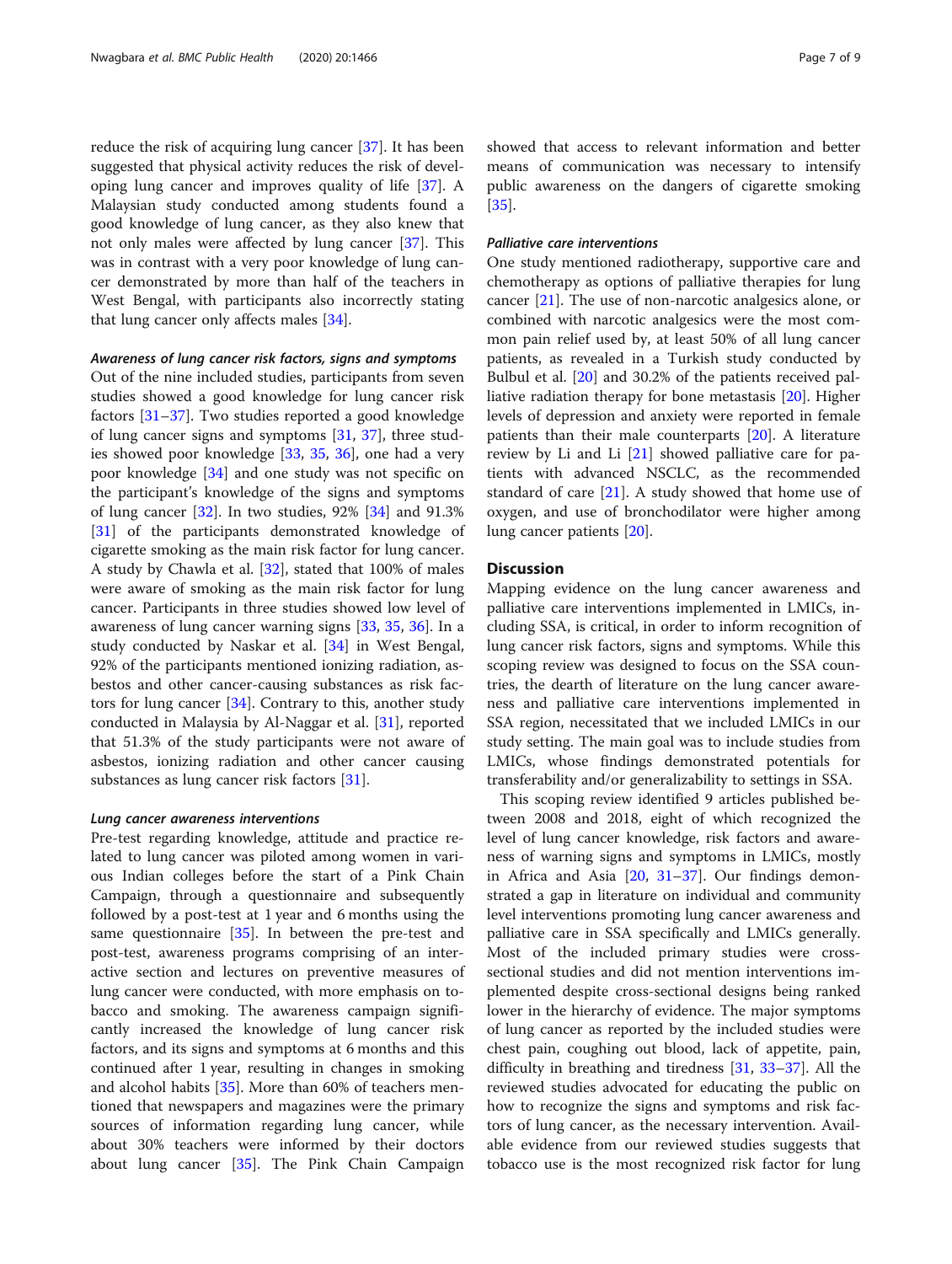<span id="page-7-0"></span>cancer, with majority of the participants believing that second-hand smoking and air-pollution were also important risk factors for lung cancer [[31](#page-8-0)–[37](#page-8-0)]. This may be indicative of the effectiveness of anti-smoking campaigns in flagging the harmful effects and dissuading the members of the public from the cigarette smoke [\[36](#page-8-0)]. There remains a poor recognition of the early signs of lung cancer in LMICs, and this calls for urgent awareness interventions directed at both the public and the health professionals alike [\[38\]](#page-8-0). Lung cancer preventive measures identified by our study were smoking cessation, avoidance of second-hand smoke and unnecessary chest x-rays, as well as a total ban of smoking in public places and institutions [\[31](#page-8-0), [34](#page-8-0)]. A study stated that no less than 50% of all lung cancer patients used nonnarcotic analgesics alone or combined it with narcotic analgesics for pain relief [\[20\]](#page-8-0), and a large number of patients had unmet needs, in so far as lung cancer is concerned [[20](#page-8-0)]. While most patients reported having continuous symptoms, a substantial number of patients with dyspnea and pain were not getting any treatment [[20\]](#page-8-0). Early palliative care for lung cancer patients is therefore recommended for the relief of pain and other distressing symptoms while improving the quality of life for both the patients and their families. This study suggested that exercise may reduce the risk of getting lung cancer [[37](#page-8-0)]. A study by Shankar et al. [[35\]](#page-8-0), during a Pink Chain Campaign found that the general awareness of signs and symptoms, screening modalities and risk factors of lung cancer improved after a year [\[35](#page-8-0)]. However, interventions such as that of the Pink Chain Campaign remain few and far in between. Therefore, it is necessary to increase the awareness of lung cancer signs and symptoms through the media and other relevant campaigns.

#### Strengths and limitations

This study reaffirmed the value of scoping reviews in highlighting the evidence gaps in a given field. In this case, our scoping review revealed dearth of evidence on the lung cancer awareness and palliative care interventions in SSA specifically and LMICs in general. This study provides an opportunity for researchers to conduct empirical research to close the identified research gaps. The systematic approach followed in this study, using different databases and search strategies (electronic and manual), were the noteworthy strengths. However, despite these strengths, there is still a possibility that relevant articles were omitted, especially since our search was limited to studies published in English, from January 2008 to June 2018 in LMICs. It is possible that one or more good quality and relevant articles were published before January 2008, the period that fell outside the parameters for this study.

#### **Conclusions**

This study highlighted the lung cancer awareness and palliative care interventions implemented in LMICs. Our study identified some evidence on interventions delivered to individuals during a Pink Chain Campaign, which showed that the general awareness of signs and symptoms and risk factors of lung cancer improved after 1 year alongside healthy practices linked to alcohol consumption and smoking. However, more LMICs, especially SSA, should emulate this campaign in their settings. While most of the participants were aware of tobacco use as a risk factor for lung cancer, majority still had limited knowledge on the other pre-disposing risk factors. Our study found limited evidence on palliative care, and majority of the patients continually suffered from symptoms and unmet needs. Therefore, there is an urgent need for the introduction of timely access to palliative care from diagnosis to end of life, in order to improve the quality of life for the lung cancer patients and their families. Health education activities against smoking should be implemented in schools, universities and the communities. Similarly, awareness programmes and campaigns should be conducted regularly, in order to increase lung cancer knowledge and warning signs.

#### Supplementary information

Supplementary information accompanies this paper at [https://doi.org/10.](https://doi.org/10.1186/s12889-020-09561-0) [1186/s12889-020-09561-0](https://doi.org/10.1186/s12889-020-09561-0).

Additional file 1. Search strategy. Additional file 2. Degree of agreement calculation. Additional file 3. Quality assessment of included studies.

#### Abbreviations

GP: General practitioner; HICs: High- income countries; LMICs: Low- and middle-income countries; MeSH: Medical subject headings; MMAT: Mixed method appraisal tool; NSCLC: Non-small cell lung cancer; PRISMA: Preferred report items for systematic and meta-analysis; SSA: Sub-Saharan Africa; WHO: World health organization

#### Acknowledgements

The authors wish to thank the College of Health Sciences, University of KwaZulu-Natal (UKZN), the Multinational Lung Cancer Control Program (MLCCP), and the UKZN Systematic Review Unit for providing the resources for this review.

#### Authors' contributions

UIN conceptualised the study and designed the search strategy and methods under the supervision of TGG and KWH; UIN, TGG and KWH contributed to writing the final manuscript. All authors reviewed and approved the final manuscript.

#### Funding

Not applicable.

#### Availability of data and materials

All data generated or analysed during this study are included in this published article and its supplementary information files.

#### Ethics approval and consent to participate

Ethics approval was not required for this scoping review.